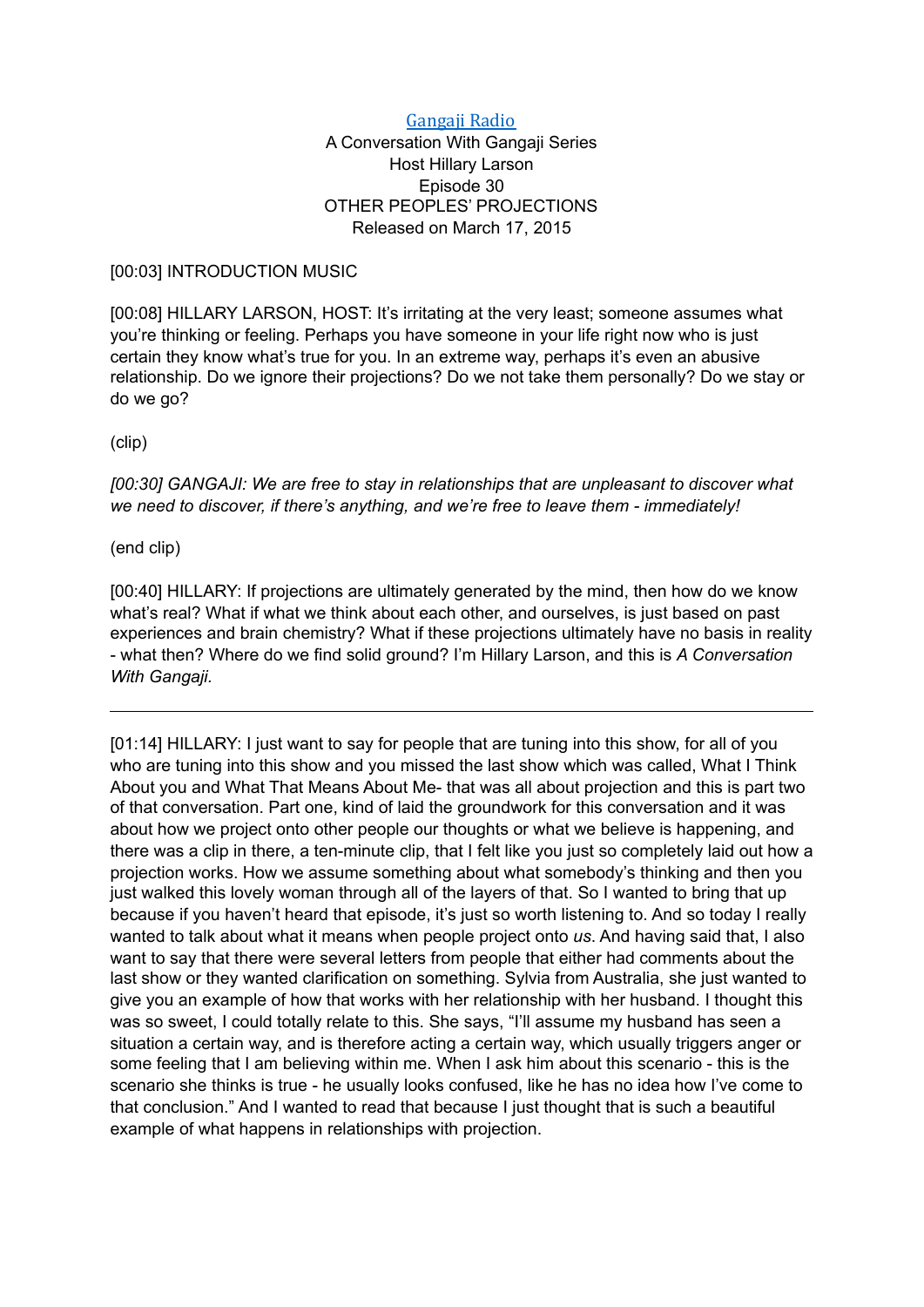[03:06] GANGAJI: Hmm, yes. I mean, we think our communication is sophisticated, but it's really quite primal and that's just such a clear reflection of it.

[03:17] HILLARY: Yeah, I was thinking with that, that it's almost like the communication we have with each other is...part of it is actually invisible - it's non-auditory (laughter) because we're having these conversations in our heads.

[03:31] GANGAJI: Yes, assumptions. Assumptions get built up. Just as Sylvia says, she knew how her husband saw something and his response was therefore around that and it was a total illusion. That's the illusion that we want to wake up from. People have this idea of waking up from the illusion - a chair's a chair or the sky's the sky, but it's really this illusion of what we think we know.

[04:00] HILLARY: Wow that is so true, and it happens, as we were talking last time, it just happens so quickly, that trance sets in so quickly, that I think it's rare for a person to really stop and question the thought.

[04:17] GANGAJI: Yes, yes it is rare. It's been rare to awaken, but your life, whoever you are, listening, it can prove that to be no longer true, that it's actually available for ordinary people. To see through the illusion, at least. To recognize the illusion - the mechanics of the illusion, and wake up.

[04:42] HILLARY: Well, it's a humbling topic I'd have to say for myself because I actually had the most beautiful projection going earlier today, 'cause I had sent an email to you about an idea I had and then I assumed that you maybe just didn't think it was that great of an idea. (laughter) So, anyway it was so real in my head, and you know, I found out that that wasn't true. But it was like – wow - I got caught in that little thing again.

[05:14] GANGAJI: Mmm. Well, that's the loop and I think it's really important to always speak about the way our brains work, in just lay person's language, in that, our brains, human brains, are different from say bat brains or grasshopper brains or the function of knowledge that a bacteria has or a virus has. That we design, our brains are designed, to make sense of reality and the purpose of making sense of reality is to survive. So, just like a bat or a grasshopper or bacteria or virus all have the same purpose, to survive, to replicate, to keep going, so *we* have that. And so we personally and collectively make sense of what we are receiving, sounds and sights, emotions that go with those sounds and sights, and the way we make sense is then we think about them and we create a reality. And so, when we are speaking of illusion, first of all it's the recognition that *we* have created this reality. Often spiritual groups are speaking about 'create your reality', create a better reality, but what was so beautiful to me about Papaji's invitation was, *first* recognize that you are already creating a reality, and *then* you have the capacity to stop, just for a moment to stop your creation of reality, rather than going on to the next better creation. Just pull back, retreat, stop. And then the illusion, the way our brains work, which *is* illusion, makes form out of just phenomena. That illusion doesn't have the same power, and while it may continue to operate, because our brains operate the way they do, it doesn't have the weight. So, I don't know what changed it for you when you relay that story of assuming something when an email wasn't answered. Maybe somebody gave you other information or maybe you just let it go, it's like "Oh, I don't know that. How could I know that?" Then you can ask if it's something that you want to know, or even before you ask, you can revel, we can *all* revel, in this truth of not knowing and recognize what is it that is here that we don't *need* to know? That's *already*  here? And then our projections are just, they're illusions, and sometimes they're positive and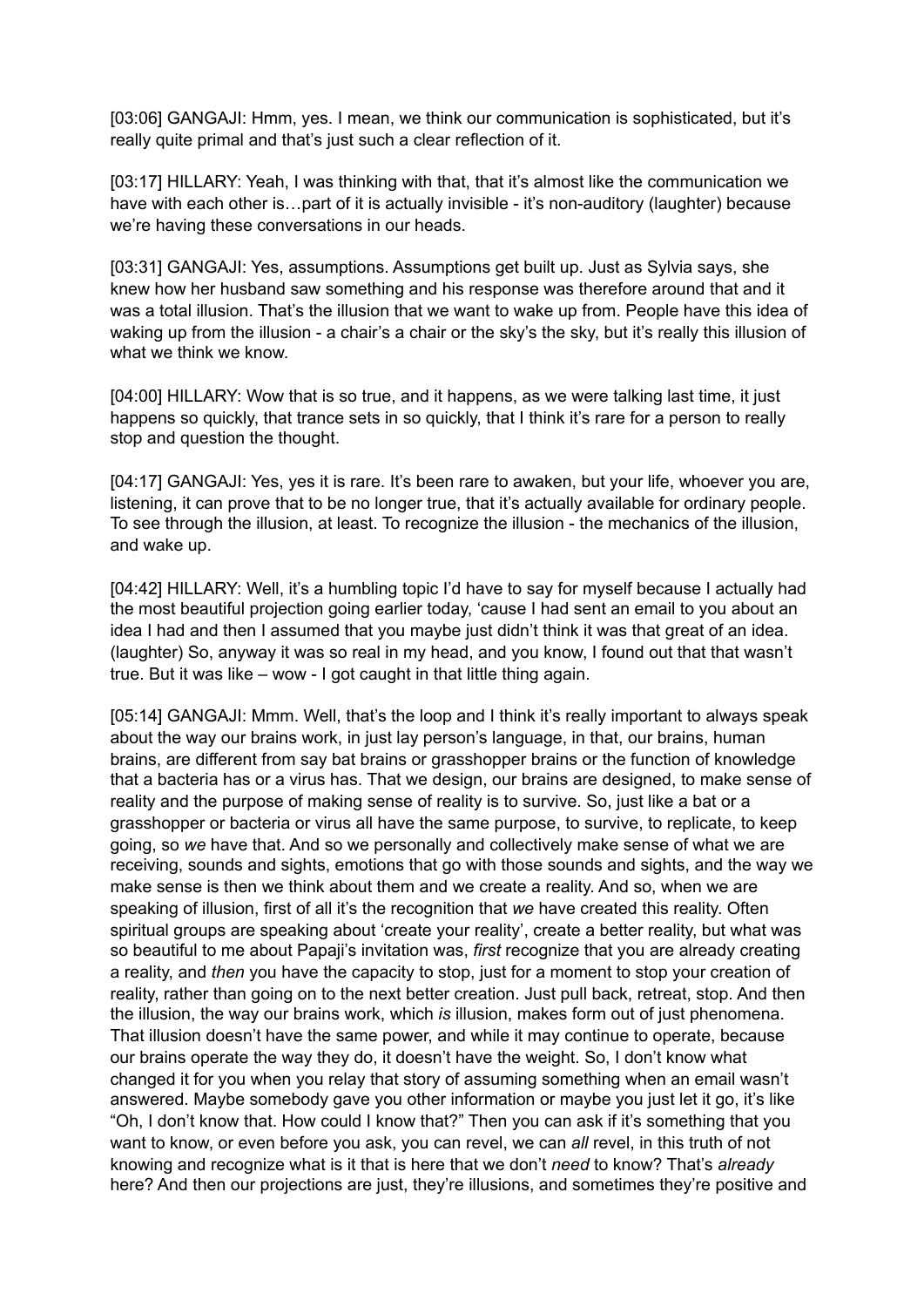sometimes they're negative, but we don't need to defend them. It's just, we are in relationship with ourselves. Whether it's as another or whether it's our own identity or projection of ourselves as this one form that we think we are. So, I don't want to go on without you talking any, (laughter) but I did want to just lay the ground with that.

[08:38] HILLARY: Well, I think what I have said many times over is what I love about these conversations is they're about real life…you know? What happens when you wake up in the morning and you have an encounter with somebody or you've got anxiety, or you've got a money issue and this to me is kind of like the most, maybe the most over-looked, but one of the most concrete ways that we as human beings operate and I think it causes the most trouble. And so, I am kind of on a little personal mission. I really wanted to get in as many questions from all of you as I possibly can, so, along those lines of just dealing with each other as human beings, Lisa from Switzerland had a really simple question and it was similar to some other people's questions and she says, "Is every judgment about another person a projection?"

[09:35] GANGAJI: Well, first of all, I think we need to back up just a little bit. If we are judging projection or illusion as wrong, that's useless and it just sets up another split in ego and superego. So what if every judgment is a projection? What does that mean? If that's just the nature of the way our brains work that we project, and then part of that projection is then we make a judgment, or discrimination, if we're putting a positive spin on it. If we just suspend judgment about that, then we recognize we are in relationship with ourselves. That there's only *one* here and projection is the way that this relationship comes about. We can actually appreciate that judgment appears in projection and we can appreciate that the projection, as illusion, can be recognized and maybe judgment can be suspended. And we can, can, *not* take projection personally. It's simply the way our minds work.

[10:48] GANGAJI CONT'D: I know that one of the reactions, and there were a lot of reactions really, I'm happy to report from our last conversation about projection, was really defending someone who was in a new relationship. Well, this is not projection. But the necessity to defend against projection means we're judging it. "Projection is wrong." This isn't projection, this is real and what you say about real life. We have to recognize that what gets translated through our senses is *not* real. It's a projection! It's the illusion! And it's not *wrong*, it's not *bad*. And we don't even have to transcend it. But to be free, we have to be willing to be humbled by the recognition that we cannot know how big it is, how vast it is. But we can recognize when love appears within us, or is evoked by another aspect of ourselves, we can recognize that this dance of projection is the dance of Self. The dance of God. The dance of Life. And then we can take responsibility for our negative projections and we can recognize our positive projections originate where we are. Love originates where you are. So, I hope that's not too abstract. When you say 'real life' I absolutely agree. I don't want these conversations to be abstractions. But in this case when we're talking about projection, the truth is we don't know what real life is. Our conclusion about real life is based on either a judgment, which I heard a little bit in that question - I'm not sure that there was judgment there - but it seemed to me that the judgment about judgment, that it's some idea that we shouldn't project and if we're free we won't project, but I'm saying as long as you're a human being and your brain is functioning, there's projection - that's the way it works.

[13:04] HILLARY: When I flip it around, which is what most of the letters that you received were about - "What do we do when people project onto us?" For example, Joseph - he lives in Paris, he says that there are those around him that project on to him, that his spiritual life is a form of escapism and he's not sure how to deal with that.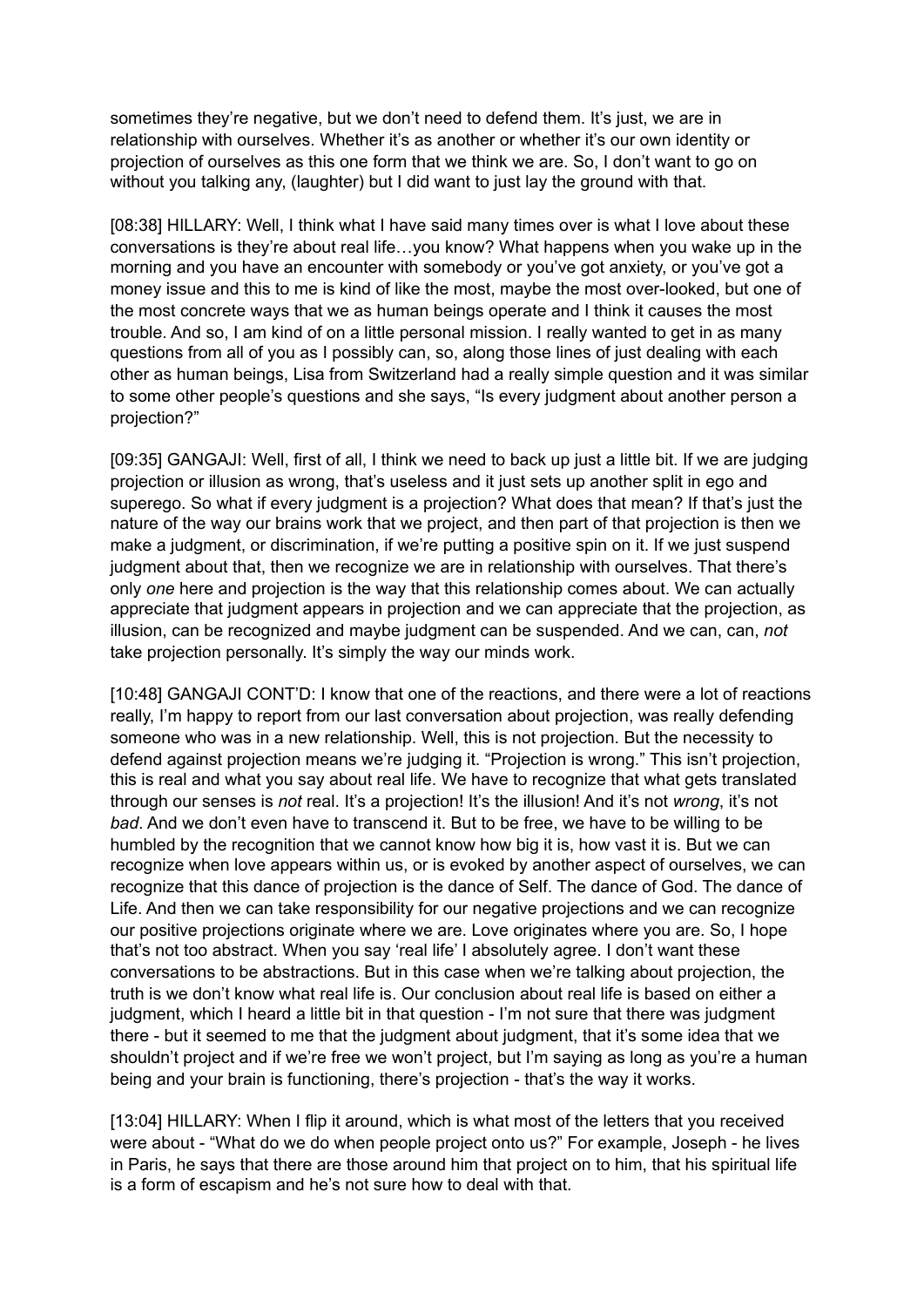[13:25] GANGAJI: Well, first of all, as he recognizes, people are projecting that on him. And if he doesn't deal with it, if he simply opens to it, as a projection *and* opens to it as a projection from another aspect of his own self, then it can be really met and he can ask/inquire, "Is my spirituality a form of escapism?" He can use that projection as a basis for really discovering, "Is that/does that have any credibility - is that so?" Rather than trying to fix it, people *do* project - we *all* project. That's what I mean, that's the way, that's the way our brains work and our brains then project and generate cultures and societies and relationships. Some of those are positive, and some of those are negative, and some of those are neutral. But they're all about surviving, and if we're willing, in this moment, to just take a second, and not have your attention be about survival, then it's all just sound and lights and energy and vibrations. And some of its sound and fury and it signifies nothing, and some of it is ecstatic sound of OM and signifies everything, but in order to discover that, we have to first be willing to be still.

[15:06] HILLARY: I have great compassion for the suffering that goes with projection, whether it's receiving or projecting on to somebody, and Anya, from Germany, actually was saying that she's just worn out by it, it feels like an illness, she calls it 'taking everything personally.' So, I think you answered her question, but she said "So, is it really so, that everything that I experience in the outside is always just a reflection of myself?"

[15:37] GANGAJI: I would say yes and no. There's a way that you can take that as all just a projection of myself and that becomes this great burden or this great, you know if I'm sick that means I have projected that on to myself or if someone hates me that means that I have projected that on to myself but usually in those cases, we are limiting 'myself' to this one human form, this one tiny little aspect of brain function, of heartbeat, whereas 'myself' is the whole universe from time, limitless time, backward and forward and present. Billions of people in this particular moment of time. So if you really say "yes, it's all a projection of my own self," then you're taking in the whole cosmos and you're not separating the person that you have identified as other, as separate from your own self. And it's then part of the sound and, some of it painful, but all of it - totally mysterious and grand of this cosmic *and* very personal life that we live.

[16:58] HILLARY: Well, this is a perfect time for me to bring up my quantum physics question, and I actually don't know much about quantum physics, but I was reading a book on quantum physics a few months ago and there was this part, a couple of parts that stood out to me, that have to do with this subject. The first one was the idea that atoms are made up mostly of energy rather than matter, they are mostly made up of what you can't see - made up of no thing, I guess I would say. And secondly, that matter does not exist once it's observed and that the form it takes is based on the observer. So that reminded me of, you know, what Ramana says about, even the body is illusion.

[17:47] GANGAJI: Yes, that's right and if you really observe, which then we move out of the theoretical aspect, if you really observe any aspect of your body, whether that's your emotional body, or your physical body, or your mental body, but you hone in on it - you will find only space. That's the nature of inquiry, that's the result of inquiry. Space with some wave action that disappears into space, some point that opens into space. This is the absolute possibility of living that is not separate from the brain function that then takes that space and gives it form so that this particular unit, this human unit, can better survive. It's all so *wondrous*. And we can stand in awe of it, or we can work to order it further. And if we work to order it further, we miss the mystery. There's this huge mystery that really can stop us in our tracks, where we suspend our judgment around others - whether it's coming toward us or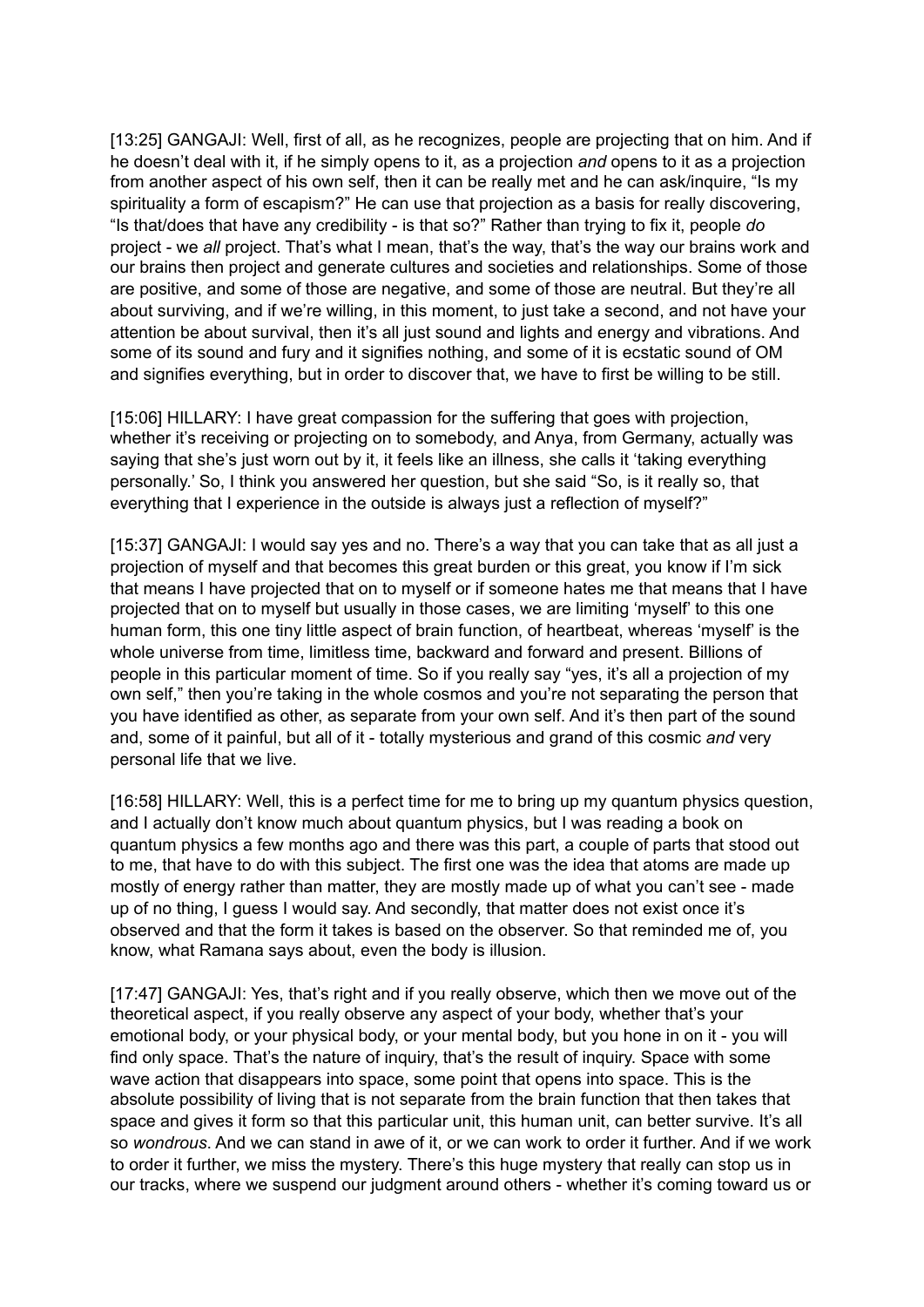toward them. Around the 'others' that inhabit our own minds, the 'others' that go by this one name that you go by. We can suspend judgment and just recognize that all of these aspects of the dream, coming from the same dreamer, is consciousness, and that no aspect has any life separate from that. Then projection is just simply, as I said, it's *Leela*, it's a play of consciousness. And we can take responsibility for our negative projections, which generate unnecessary suffering in us or in others when they're projected out. And we can take responsibility when people project - when other aspects of our self also called 'people', project negatively onto us. It's not like you just lay down and roll over, it's like you just *open*. And there may be a dynamic interplay that is totally surprising. To open doesn't mean you do a certain thing a certain way. 'Open' means that you discover - how are you in this ruthless play of consciousness, in this particular moment? If you suspend judgment, you suspend your ideas of projection being good or bad, and you're here. What else is here? What is always here?

[20:48] HILLARY: I'm *so* glad that you brought up that point about it's not about 'rolling over' because somebody did write in about being in an abusive relationship and they would often take the blame by spiritualizing it – "oh there must be something in my childhood that's making this thing manifest in my life", or something like that. And that way of spiritualizing, umm... or some of it I think comes from the culture sometimes of being a woman that maybe, that we tend to do that more. I don't know if people agree with me on that, but I am just saying that. But that this person was saying that she spiritualized it so she ended up staying longer.

[21:33] GANGAJI: Well, you know, I mean, that can be useful too. When you say 'spiritualize it', you know people hear it's all projection and then they do something with that. But if we recognize it's all projection, then we're actually standing up in this karmic tide of maybe something in our life, or at least something in our genetic structure, or something in our conditioning, our early memory, our early putting together of the universe, did generate this particular situation that's in front of you and it may be quite useful to just stop and take it in. But if we then make that a rule - that's what I think you're referring to when you say 'spiritualizing it', it becomes what we *should do*. It's not what we should do. We are free to live. We are free to stay in relationships that are unpleasant to discover what we need to discover, if there's anything, and we are free to leave them - immediately! And this is what gets lost in what you're calling 'spiritualizing' things - we just take another dogma, and we make it the way we should behave, or the way we should think or feel, and we get more and more bound. So that's why I'm speaking so much about projection and I don't want this idea or this notion of projection to serve bondage. It's possible that we can recognize it as part of a useful bondage that keeps the molecules of the particular human surviving. But if we can recognize that, and recognize the *vastness* that is beyond that, that we have no conception of - that our brain is not able at this point to codify, then there is the possibility of opening, and we are happy for our human brains, we're happy for this power of projection because the power of the human mind can also see through the projection and doesn't need to make it right or wrong. And can see that it's oneself, seeing oneself.

[23:54] HILLARY: Frankly, most of the questions that came to you Gangaji were on a very practical level. So for example, Sophine - *Sophine, I hope I'm saying your name correctly*  she wrote in on Facebook and she said, her question to you was, "How do we know someone is projecting on to us? If we have patterns of people-pleasing when and where is the moment of realizing that you've fallen into the spell of taking on someone else's projection?"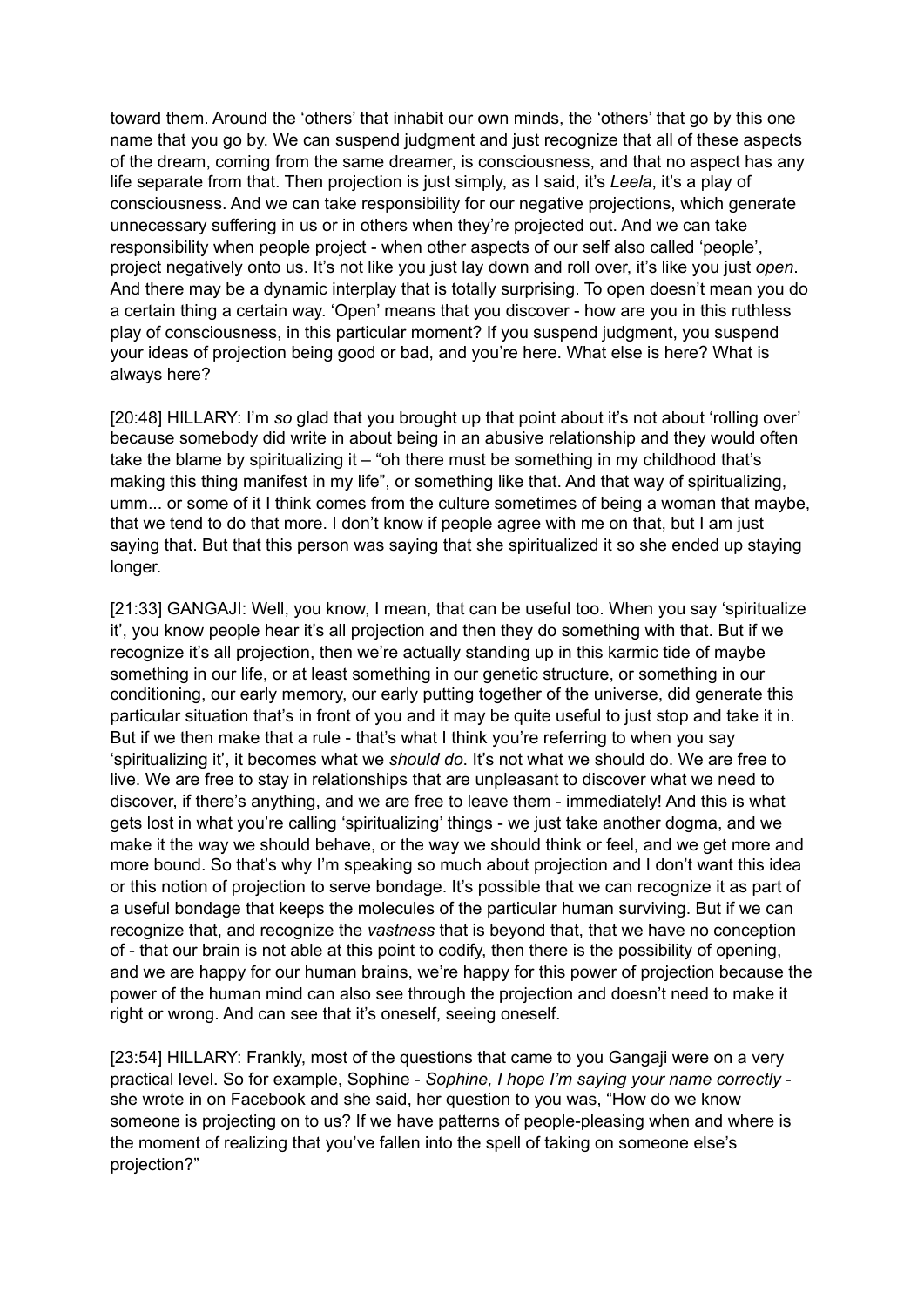[24:24] GANGAJI: Well, it's all projection. So, if you take this moment and recognize that you have fallen under the spell of projection, that that's the way your brain operates. But in this moment - if you don't follow any thought about what happened to you in the past or who loves you or who doesn't really love you or who's using you or misusing you, you just stop for a moment. In this moment then, there's no projection. There's life - still. That's not to say in the next moment when someone comes in and says, "Oh, you promised me this or you were like this yesterday, what happened?" that you aren't in the play of projection - you are. It's part of what it means to be a human being. But you have the capacity to be smart in this play of projection, to be intelligent - to recognize when you are suffering unnecessarily by other's projections on you or your projection on others or your projection on yourself or the whole infinite complexity of projections. You just have the capacity to stop, to retreat. Then your life is bigger and from that bigger life you have more intelligence just to live more freely. You can ask yourself more truthfully, what do I want? What do I love? What do I cherish? And you're not asking that in that moment then to get something or to keep anything away. You're asking it out of openness. But to assume that you can be free of projections is to assume that you can be free of your mind, and you *can* be, in an instant. And that instant can inform all the other instances.

[26:22] GANGAJI CONT'D: But the play of Leela is bigger than your one mind. It's the vastness of the whole cosmos, it's bigger than the Earth, it's bigger than the Milky Way, it's bigger than our neighboring galaxies - it's incomprehensible. And our projecting power of mind is just a way to make it comprehensible to make it, from where you're sitting to the door. You're projecting the door, you're projecting the walls, you're projecting that you're sitting. There's nothing wrong with that - that's the projecting onto the screen of the mind originates in the truth of the self. But you can be free and you can be intelligent and really I think that that's the value of this whole conversation is that you can be willing to see that projection is everywhere. You don't have to defend against it, you don't have to fix it, you don't have to deny it. But you can be intelligent about it, and you can recognize when you're projecting love on another, that that love is first coming from you. And it's true there are certain others who evoke great love in you, as there are certain others - and by 'others' I also mean aspects of your own inner life - that evoke animosity. That's part of the chemistry and the mystery of what it means to be one and another. Whether it's within your mind, or outside your mind, it's all the same - inside and outside are projected.

[28:04] HILLARY: This subject of projection, I think when it comes to you, it's particularly pertinent because of the nature of who you are, you have experienced thousands and thousands and thousands of projections over the years of what people think, what they think your life is like, what they think your life isn't like, and I count myself among them because you've busted me before on my own projections onto you (laughter). So, I wanted to ask Karen's question here because, I don't know if it fits into that same category, but she wanted to know, "How does awakening change the relationship to negative reactions? Do such reactions disappear entirely or is the reactivity still there with a new way of seeing the projection/connection to the object of aversion?"

[28:57] GANGAJI: All of the above.

[28:59] HILLARY: Hmmm

(Silence)